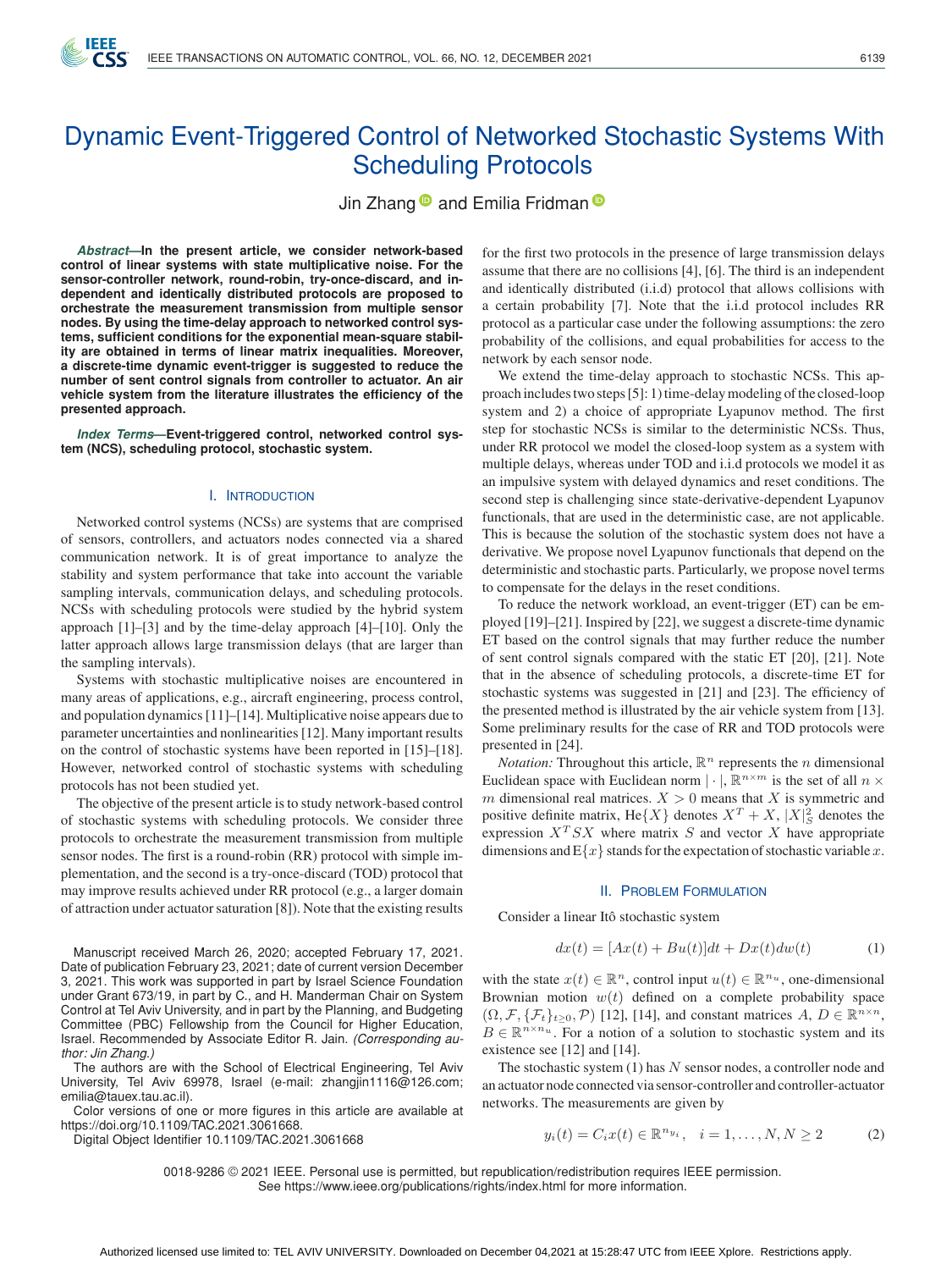

Fig. 1. Networked stochastic systems with scheduling protocols.

with constant matrices  $C_i \in \mathbb{R}^{n_{y_i} \times n}$   $(i = 1, \ldots, N)$ . For notational brevity, denote  $y(t) = [y_1^T(t),..., y_N^T(t)]^T \in \mathbb{R}^{n_y}, n_y = \sum_{i=1}^N n_{y_i}$ and  $C = [C_1^T, \dots, C_N^T]^T$ .<br>Let sube sampling inst

Let  $s_k$  be sampling instants such that

$$
s_0 = 0, 0 < s_{k+1} - s_k \le \text{MATI}, \quad \lim_{k \to +\infty} s_k = +\infty
$$
 (3)

where MATI denotes the maximum allowable transmission interval. We assume that the signal transmissions are subject to network-induced delays  $\mu_k$  and  $r_k$  (see Fig. 1). Thus, the updating instants of controller and actuator are  $l_k = s_k + \mu_k$  and  $t_k = s_k + \mu_k + r_k$ . Notice that  $\mu_k$ and  $\mu_k + r_k$  are not required to be less than the sampling intervals but the sequences  $\{l_k\}$  and  $\{t_k\}$  should be increasing. Here  $\mu_k$  and  $r_k$  are time-varying bounded by

$$
0 \le \mu_m \le \mu_k \le \mu_M, \quad 0 \le r_m \le r_k \le r_M. \tag{4}
$$

Denote by  $\tilde{y}(s_k) = [\tilde{y}_1^T(s_k), \dots, \tilde{y}_N^T(s_k)]^T$  the most recently received output information on the controller side. Assume that there exists a matrix  $K = [K_1, \ldots, K_N] \in \mathbb{R}^{n_u \times n_y}$  such that  $A + B K C$  is Hurwitz. Then a static output-feedback controller takes the form

$$
u(l_k) = K\tilde{y}(s_k)
$$
\n(5)

and the closed-loop system under this controller has the form

$$
dx(t) = [Ax(t) + BK\tilde{y}(s_k)]dt + g(t)dw(t)
$$

$$
g(t) = Dx(t), t \in [t_k, t_{k+1}).
$$
 (6)

The main objective of this article is to analyze the exponential meansquare stability of stochastic system (6) with scheduling protocols using novel Lyapunov functionals. Additionally, we suggest a discrete-time dynamic ET to reduce the workload of controller-actuator network.

## **III. MAIN RESULTS: STABILITY ANALYSIS WITH SCHEDULING PROTOCOLS**

For stochastic system (6), we will consider three scheduling protocols defined by RR, TOD, and i.i.d protocols. Under the first two protocols, only one sensor is allowed to obtain access to the network, whereas under i.i.d protocol, all the sensors obtain access to the network with a certain probability. Denote by  $i_k^*$  the selected sensor node getting access at instant  $s_k$ . The value of  $i_k^*$  is chosen by scheduling protocols as follows.

1) RR protocol: The sampled measurements are sent in a periodic manner one after another. Thus  $i_k^*$  is calculated as

$$
i_k^* = \text{mod}(k, N) + 1 \tag{7}
$$

where mod denotes the *modulo operation*.

2) TOD protocol: The sampled measurements are sent with the greatest weighted error  $\epsilon_i^T(s_k)Q_i\epsilon_i(s_k)$   $(i = 1, ..., N)$ , where  $\epsilon_i(s_k) = \tilde{\mu}_i(s_{k-1}) - \mu_i(s_{k-1})$  and  $Q_i$ ,  $(i = 1, ..., N)$  are positive weighting ma- $\tilde{y}_i(s_{k-1}) - y_i(s_k)$ , and  $Q_i$   $(i = 1, ..., N)$  are positive weighting matrices to be determined. In other words,  $i_k^*$  is chosen as

$$
i_k^* \triangleq \arg \max_{i=1,\dots,N} \{ \epsilon_i^T(s_k) Q_i \epsilon_i(s_k) \}.
$$
 (8)

3) i.i.d protocol: The choice of  $i_k^*$  is assumed to be i.i.d with the probabilities given by

$$
Prob{ik* = i} = \betai, i = 0,..., N
$$
 (9)

where  $\beta_0$  is the probability of collision,  $\beta_i$   $(i = 1, \ldots, N)$  are the probabilities of the measurements  $y_i(s_k)$  to be transmitted at instants  $s_k$  and  $\sum_{i=0}^{N} \beta_i = 1$ . If collision occurs, then the measurement is dropped [7] dropped [7].

### *A. Stability Analysis With RR Protocol*

Taking into account RR protocol (7), the last transmitted signal before time instant  $s_k$  of node i is expressed by

$$
\tilde{y}_i(s_k) = y_i(s_{k-\Delta_{k,i}}), \quad i = 1,\ldots,N
$$
\n(10)

with some  $\Delta_{k,i} \in \{0, 1, ..., N-1\}$ . We set  $y_i(s_{k-\Delta_{k,i}}) = 0$  if  $k \Delta_{k,i} < 0$ . Following the time-delay approach [5], [6], define  $\tau_i(t) \triangleq$ <br> $t = s$ ,  $t \in [t, t_{i+1}]$  from which we have  $t - s_{k-\Delta_{k,i}}$ ,  $t \in [t_k, t_{k+1})$  from which we have

$$
0 \leq \eta_m \triangleq \mu_m + r_m \leq \tau_i(t) \leq t_{k+1} - s_{k-\Delta_{k,i}} \leq (\Delta_{k,i} + 1)
$$
  
×MATI +  $\mu_M + r_M \leq N \times \text{MATI} + \mu_M + r_M \triangleq \eta_M$ .

Then system (6) under RR protocol (7) is expressed by

$$
dx(t) = f_1(t)dt + g(t)dw(t), t \ge t_0,
$$
  
\n
$$
f_1(t) = Ax(t) + \sum_{i=1}^{N} BK_i C_i x(t - \tau_i(t)).
$$
\n(11)

Assuming for simplicity  $x(t) \equiv x(t_0)$  for  $t \le t_0$ , consider the following Lyapunov functional

$$
V_1 = V_P + V_{S_1} + V_{S_2} + \eta_m V_{R_1} + V_{F_1}
$$
  
+ 
$$
\sum_{i=1}^N [(\eta_M - \eta_m) V_{R_{2i}} + V_{F_{2i}}], t \ge t_0
$$
 (12)

where

$$
V_P = x^T(t)Px(t)
$$
  
\n
$$
V_{S_1} = \int_{t-\eta_m}^t e^{2\alpha(s-t)} |x(s)|^2_{S_1} ds
$$
  
\n
$$
V_{S_2} = \int_{t-\eta_m}^{t-\eta_m} e^{2\alpha(s-t)} |x(s)|^2_{S_2} ds
$$
  
\n
$$
V_{R_1} = \int_{-\eta_m}^{\eta_m} \int_{t+\theta}^t e^{2\alpha(s-t)} |f_1(s)|^2_{R_1} ds d\theta
$$
  
\n
$$
V_{R_2} = \int_{-\eta_m}^{\eta_m} \int_{t+\theta}^t e^{2\alpha(s-t)} |f_1(s)|^2_{R_2} ds d\theta
$$
  
\n
$$
V_{R_1} = \int_{-\eta_m}^0 \int_{t+\theta}^t e^{2\alpha(s-t)} g(s) |_{F_1}^2 ds d\theta
$$
  
\n
$$
V_{F_2} = \int_{-\eta_m}^{\eta_m} \int_{t+\theta}^t e^{2\alpha(s-t)} |g(s)|^2_{F_2} ds d\theta
$$
  
\n
$$
F_{S_2} = \int_{-\eta_m}^{\eta_m} \int_{t+\theta}^t e^{2\alpha(s-t)} |g(s)|^2_{F_2} ds d\theta
$$
  
\n
$$
F_{S_2} = 0
$$

and  $\alpha > 0$ . Functional  $V_1$  is stochastic extension of the Lyapunov functional for the exponential stability with a decay rate  $\alpha$  of systems with interval delays (see [5, p. 101]). The terms  $V_P$ ,  $V_{S_1}$  and  $V_{S_2}$  have the same form as in the deterministic case. The terms  $V_{R_1}$  and  $V_{R_2}$  are stochastic extensions of the state-derivative-dependent double integral terms, whereas the terms  $V_{F_1}$  and  $V_{F_{2i}}$  compensate the stochastic part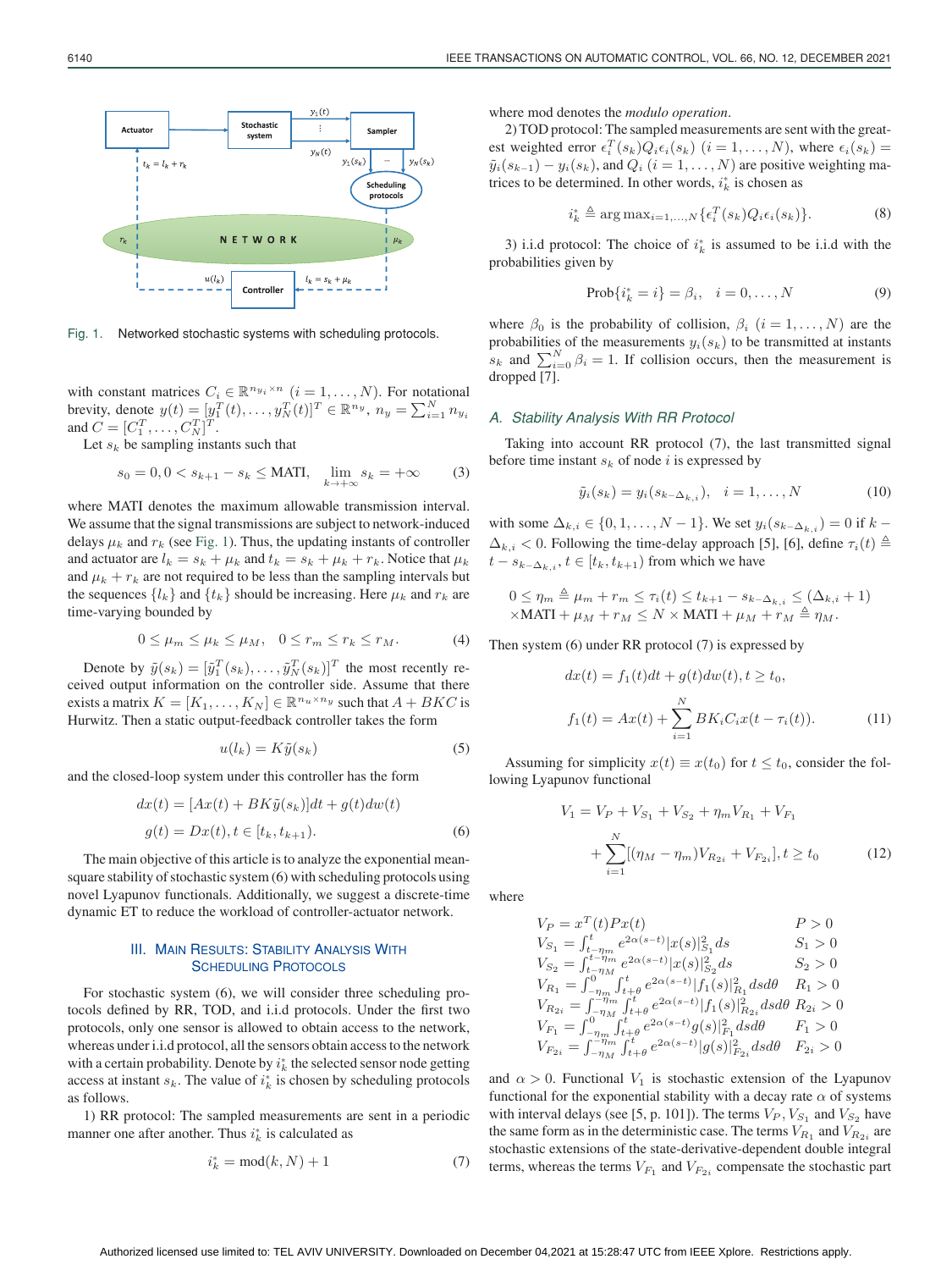of (11) [14], [16]. For functional  $V_1$ , we use generator  $\mathcal{L}$  [11], [14]

$$
\mathcal{L}V_1 = \frac{\partial V_1}{\partial t} + \left(\frac{\partial V_1}{\partial x_1}, \dots, \frac{\partial V_1}{\partial x_n}\right) f_1(t) + \frac{1}{2} \text{trace}\{g^T(t) \left(\frac{\partial^2 V_1}{\partial x_i \partial x_j}\right)_{n \times n} g(t)\}.
$$
 (13)

We arrive at the following result (proved in Appendix A).

*Theorem 1:* Given scalars  $0 \le \eta_m < \eta_M$ ,  $\alpha > 0$  and  $N \ge 2$ , let there exist  $n \times n$  matrices  $P > 0$ ,  $S_1 > 0$ ,  $S_2 > 0$ ,  $R_1 > 0$ ,  $R_{2i} > 0$ ,  $F_1 > 0, F_{2i} > 0$  and  $W_i$   $(i = 1, \ldots, N)$  that satisfy

$$
\Theta = \Theta_1 + \sum_{i=1}^{N} \Theta_2^i + \Theta_3 < 0
$$
\n
$$
\Xi_i = \begin{bmatrix} R_{2i} & W_i \\ \star & R_{2i} \end{bmatrix} \ge 0, i = 1, \dots, N \tag{14}
$$

where

$$
\Theta_{1} = \eta_{m} |D\ell_{1}|_{F_{1}}^{2} + \rho_{m} [\text{He}\{\ell_{1}^{T} R_{1} \ell_{2}\} - |\ell_{1} - \ell_{3}|_{R_{1}}^{2}
$$
  
\n
$$
- |\ell_{2}|_{R_{1} + F_{1}}^{2}
$$
  
\n
$$
\Theta_{2}^{i} = (\eta_{M} - \eta_{m}) |D\ell_{1}|_{F_{2i}}^{2} + \rho_{M} [\text{He}\{\ell_{3}^{T} (R_{2i}\ell_{3i+1} + W_{i}\ell_{3i+3}) + \ell_{3i+2}^{T} R_{2i}\ell_{3i+3}\} - \vartheta_{1i} - \vartheta_{2i}]
$$
  
\n
$$
\Theta_{3} = \text{He}\{\ell_{1}^{T} P \chi\} + 2\alpha |\ell_{1}|_{P}^{2} + |\ell_{1}|_{S_{1}}^{2} + |D\ell_{1}|_{P}^{2}
$$
  
\n
$$
- \rho_{m} |\ell_{3}|_{S_{1} - S_{2}}^{2} - \rho_{M} |\ell_{3N+4}|_{S_{2}}^{2}
$$
  
\n
$$
+ |\eta_{m} \chi|_{R_{1}}^{2} + \sum_{i=1}^{N} |(\eta_{M} - \eta_{m}) \chi|_{R_{2i}}^{2}
$$
  
\n
$$
\vartheta_{1i} = \begin{bmatrix} \ell_{3} - \ell_{3i+2} \\ \ell_{3i+2} - \ell_{3N+4} \end{bmatrix}^{T} \Xi_{i} \begin{bmatrix} \ell_{3} - \ell_{3i+2} \\ \ell_{3i+2} - \ell_{3N+4} \end{bmatrix}
$$
  
\n
$$
\vartheta_{2i} = \begin{bmatrix} \ell_{3i+1} \\ \ell_{3i+3} \end{bmatrix}^{T} \begin{bmatrix} R_{2i} + F_{2i} & W_{i} + F_{2i} \\ \star & R_{2i} + F_{2i} \end{bmatrix} \begin{bmatrix} \ell_{3i+1} \\ \ell_{3i+3} \end{bmatrix}
$$
  
\n
$$
\chi = A\ell_{1} + \sum_{i=1}^{N} BK_{i} C_{i} \ell_{3i+2}
$$
  
\n
$$
\ell_{i} = [0_{n \times (i-1)n}, I_{n}, 0_{n \
$$

with

$$
\rho_m = e^{-2\alpha\eta_m}, \rho_M = e^{-2\alpha\eta_M}.
$$
 (15)

Then system (11) is exponentially mean-square stable with a decay rate  $\alpha > 0$ .

*Remark 1:* Note that LMIs in Theorem 1 are obtained via Jensen's inequality [5], [25], and reciprocally convex approach [26]. We have avoided using the free-weighting matrix technique [17], [21] that introduces slack decision variables and increases the complexity of LMIs.

## *B. Stability Analysis With TOD Protocol*

Following [6], a piecewise-continuous error is defined as  $e_i(t)$  =  $\epsilon_i(s_k)$ ,  $t \in [t_k, t_{k+1})$ , and some indicator functions are introduced as follows: follows:

$$
\pi_{\{i_k^*,i\}} = \begin{cases} 1, \ i_k^* = i, \\ 0, \ i_k^* \neq i. \end{cases} i = 1, \dots, N \tag{16}
$$

Therefore, the reset condition of  $e_i(t)$  at  $t = t_{k+1}$  is given by

$$
e_i(t_{k+1}) = (1 - \pi_{\{i_k^*,i\}})e_i(t_k) + C_i[x(s_k) - x(s_{k+1})]
$$
(17)

where we assume  $x_i(s_{-1})=0$  implying  $e_i(t_0) = -y_i(s_0) = 0$  $-C_i x(s_0)$ . Define  $\tau(t) = t - s_k$  for  $t \in [t_k, t_{k+1})$  that yields

$$
0 \leq \eta_m \leq \tau(t) \leq t_{k+1} - s_k \leq \text{MATI} + \mu_M + r_M \triangleq \tau_M.
$$

Then system (6) under TOD protocol (8) is expressed by

$$
dx(t) = f_2(t)dt + g(t)dw(t), t \ge t_0
$$

$$
f_2(t) = Ax(t) + BKCx(t - \tau(t)) + \sum_{i=1, i \neq i_k^*}^{N} BK_i e_i(t).
$$
 (18)

We consider the Lyapunov functional

$$
V_2 = V_1 + (\tau_M - \eta_m)V_G + V_Y + V_U
$$
  
+ 
$$
\sum_{i=1}^N |e_i(t)|^2_{Q_i}, t \in [t_k, t_{k+1})
$$
 (19)

where  $\tilde{V}_1$  is obtained from  $V_1$  given by (12) with  $f_1$ ,  $\sum_{i=1}^{N} R_{2i}$ ,  $\sum_{i=1}^{N} F_{2i}$ ,  $\eta_M$  changed by  $f_2$ ,  $R_2$ ,  $F_2$ ,  $\tau_M$ , and

$$
V_G = \sum_{i=1}^{N} \int_{s_k}^t e^{2\alpha(s-t)} |C_i f_2(s)|_{G_i}^2 ds
$$
  
\n
$$
V_Y = \sum_{i=1}^{N} \int_{s_k}^t e^{2\alpha(s-t)} |C_i g(s)|_{Y_i}^2 ds
$$
  
\n
$$
V_U = 2\alpha(t_k - t) |e_{i_k}^*(t)|_{Q_{i_k}^*}^2 + \sum_{i=1, i \neq i_k^*}^{N} \frac{t_k - t}{t_{k+1} - t_k} |e_i(t)|_{U_i}^2
$$
  
\n
$$
G_i > 0, Y_i > 0, U_i > 0, Q_i > 0, \alpha > 0.
$$

The term  $V_G$  is the stochastic extension of a similar term in [7]. It is introduced to cope with the delay in the reset conditions, which is continuous on  $[t_k, t_{k+1})$  and does not grow in reset instant  $t = t_{k+1}$ since

$$
V_G(t_{k+1}) - V_G(t_{k+1}^-)
$$
  
= 
$$
-\sum_{i=1}^N \int_{s_k}^{s_{k+1}} e^{2\alpha(s-t_{k+1})} |C_i f_2(s)|^2_{G_i} ds
$$
  

$$
\leq -\frac{\tilde{\rho}_M}{\tau_M - \eta_m} \sum_{i=1}^N |C_i \int_{s_k}^{s_{k+1}} f_2(s) ds|^2_{G_i}
$$
(20)

where we applied Jensen's inequality with

$$
\tilde{\rho}_M = e^{-2\alpha \tau_M}.
$$
\n(21)

Similarly, for the term  $V_Y$  that depends on the stochastic part  $g(t)$ , via Itô integral property [14], we have

$$
E\{V_Y(t_{k+1}) - V_Y(t_{k+1})\}
$$
  
= 
$$
-E\{\sum_{i=1}^N \int_{s_k}^{s_{k+1}} e^{2\alpha(s-t_{k+1})} |C_i g(s)|_{Y_i}^2 ds\}
$$
  

$$
\leq -E\{\tilde{\rho}_M \sum_{i=1}^N |C_i \int_{s_k}^{s_{k+1}} g(s) dw(s)|_{Y_i}^2\}.
$$
 (22)

The term  $V_U$  is from [6]. Thus, the functional  $V_2$  is piecewisecontinuous and stochastically differentiable in the interval  $[t_k, t_{k+1})$ . The following lemma gives sufficient conditions for the fact that  $V_2$  does not grow in the reset instant  $t_k$ , and also for exponential mean-square stability of (18)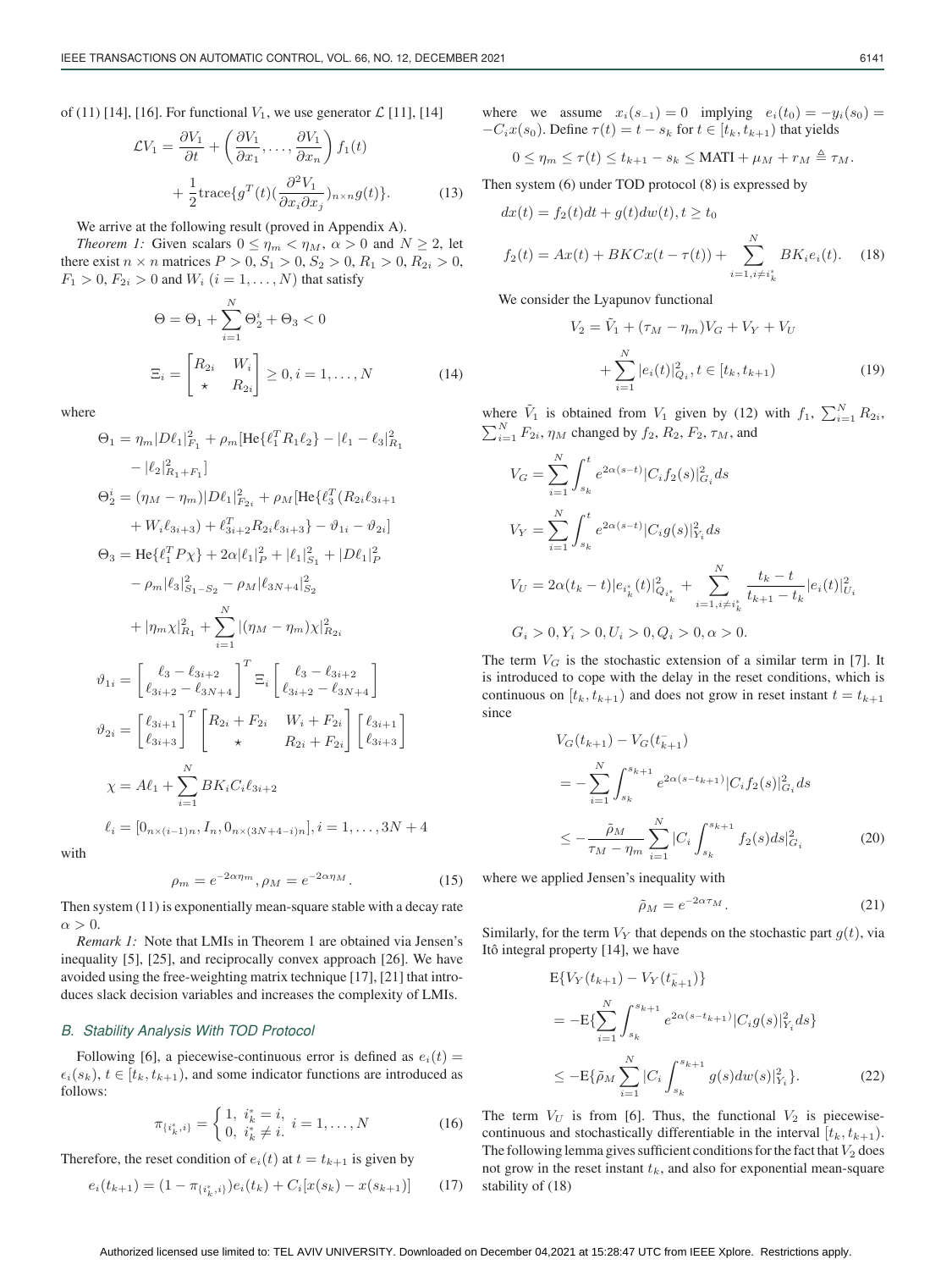*Lemma 1:* Given scalars  $0 \le \eta_m < \tau_M$ ,  $\alpha > 0$  and  $N \ge 2$ , let there exist  $n_{y_i} \times n_{y_i}$  matrices  $G_i > 0, U_i > 0$  and  $Q_i > 0$  ( $i = 1, \ldots, N$ ) and  $V_2$  of (19) that satisfy

$$
\begin{bmatrix}\nQ_i - \tilde{\rho}_M G_i & Q_i & Q_i \\
* & Q_i - \tilde{\rho}_M Y_i & Q_i \\
* & * & \frac{2\alpha(\tau_M - \eta_m) - 1}{N - 1} Q_i + U_i\n\end{bmatrix} < 0
$$
\n
$$
i = 1, ..., N \tag{23}
$$

with  $\tilde{\rho}_M$  given by (21). Then along (17) and (18),  $V_2$  does not grow in the reset instant  $t_{k+1}$ 

$$
E\{V_2(t_{k+1}) - V_2(t_{k+1})\} \le 0.
$$
\n(24)

Assuming additionally that along (18),  $E\{LV_2 + 2\alpha V_2\} \le 0$  holds for  $t \in [t_k, t_{k+1})$ , the exponential mean-square stability of (18) is guaranteed.

*Proof* is given in Appendix B.

By using Lemma 1 and arguments of Theorem 1, we derive LMI conditions for the exponential mean-square stability of system (18).

*Theorem 2:* Given scalars  $0 \le \eta_m < \tau_M$ ,  $\alpha > 0$  and  $N \ge 2$ , let there exist  $n \times n$  matrices  $P > 0$ ,  $S_1 > 0$ ,  $S_2 > 0$ ,  $R_1 > 0$ ,  $R_2 > 0$ ,  $F_1 > 0, F_2 > 0, W, n_{y_i} \times n_{y_i}$  matrices  $G_i > 0, Y_i > 0, U_i > 0$ , and  $Q_i > 0$   $(i = 1, \ldots, N)$  that satisfy (23) and

$$
\Omega_i = \Theta_1 + \Omega_1 + \Omega_{2i} < 0, i = 1, \dots, N
$$
\n
$$
\Xi = \begin{bmatrix} R_2 & W \\ \star & R_2 \end{bmatrix} \ge 0 \tag{25}
$$

where  $\Theta_1$  is given by (14) and

$$
\Omega_{1} = (\tau_{M} - \eta_{m}) |D\ell_{1}|_{F_{2}}^{2} + \tilde{\rho}_{M} [\text{He}\{\ell_{3}^{T} (R_{2}\ell_{4} + W\ell_{6})
$$
  
\n
$$
+ \ell_{5}^{T} R_{2}\ell_{6} - \vartheta_{1} - \vartheta_{2}]
$$
  
\n
$$
\Omega_{2i} = \text{He}\{\ell_{1}^{T} P \varkappa_{i}\} + 2\alpha |\ell_{1}|_{P}^{2} + |\ell_{1}|_{S_{1}}^{2} + |D\ell_{1}|_{P}^{2}
$$
  
\n
$$
+ \sum_{i=1}^{N} |C_{i} D\ell_{1}|_{Y_{i}}^{2} - \rho_{m} |\ell_{3}|_{S_{1} - S_{2}}^{2} - \tilde{\rho}_{M} |\ell_{7}|_{S_{2}}^{2}
$$
  
\n
$$
+ \sum_{j=1}^{i-1} |\ell_{j+7}|_{\psi_{j}}^{2} + \sum_{j=i}^{N-1} |\ell_{j+7}|_{\psi_{j+1}}^{2} + |\varkappa_{i}|_{H}^{2}
$$
  
\n
$$
\vartheta_{1} = \begin{bmatrix} \ell_{3} - \ell_{5} \\ \ell_{5} - \ell_{7} \end{bmatrix}^{T} \Xi \begin{bmatrix} \ell_{3} - \ell_{5} \\ \ell_{5} - \ell_{7} \end{bmatrix}
$$
  
\n
$$
\vartheta_{2} = \begin{bmatrix} \ell_{4} \\ \ell_{6} \end{bmatrix}^{T} \begin{bmatrix} R_{2} + F_{2} & W + F_{2} \\ \kappa & R_{2} + F_{2} \end{bmatrix} \begin{bmatrix} \ell_{4} \\ \ell_{6} \end{bmatrix}
$$
  
\n
$$
\varkappa_{i} = A\ell_{1} + BKC\ell_{5} + \sum_{j=1}^{i-1} BK_{j}\ell_{j+7} + \sum_{j=i}^{N-1} BK_{j+1}\ell_{j+7}
$$

with  $\rho_m$  and  $\tilde{\rho}_M$  given by (15) and (21), and

$$
H = \eta_m^2 R_1 + (\tau_M - \eta_m)^2 R_2 + (\tau_M - \eta_m) \sum_{j=1}^N C_j^T G_j C_j
$$
  

$$
\psi_j = 2\alpha Q_j - \frac{U_j}{\tau_M - \eta_m}.
$$
 (26)

Then system (18) is exponentially mean-square stable with a decay rate  $\alpha > 0$ .

#### *C. Stability Analysis With I.i.d Protocol*

From (9), the mathematical expectations and covariance of  $\pi_{\{i_k^*, i\}}$ are obtained as

$$
E{\pi_{\{i_k^*,i\}}\} = E{\pi_{\{i_k^*,i\}}^2} = Prob{\{i_k^* = i\}} = \beta_i
$$
  

$$
E{\pi_{\{i_k^*,i\}} - \beta_i(\pi_{\{i_k^*,j\}} - \beta_j)\} = \begin{cases} -\beta_i\beta_j, & i \neq j \\ \beta_i(1 - \beta_i), & i = j. \end{cases}
$$
 (27)

By utilizing the indicator function  $\pi_{\{i^*_k, i\}}$  given by (16), system (18) can be further described by

$$
dx(t) = f_3(t)dt + g(t)dw(t), t \ge t_0
$$
  
\n
$$
f_3(t) = Ax(t) + BKCx(t - \tau(t))
$$
  
\n
$$
+ \sum_{i=1}^{N} (1 - \pi_{\{i_k^*, i\}})BK_i e_i(t).
$$
\n(28)

Let us consider the Lyapunov functional

$$
V_3 = \hat{V}_1 + (\tau_M - \eta_m)\hat{V}_G + V_Y + \hat{V}_U
$$
  
+ 
$$
\sum_{i=1}^N |e_i(t)|^2_{Q_i}, t \in [t_k, t_{k+1})
$$
 (29)

where  $\hat{V}_1$ ,  $\hat{V}_G$ ,  $\hat{V}_U$  are obtained from  $\hat{V}_1$ ,  $V_G$ ,  $V_U$  given by (19) with  $f_2$ ,  $2\alpha Q_i^*$  changed by  $f_3$ ,  $\frac{U_i^*}{t_{k+1}-t_k}$ . Following the proof of Lemma 1, via (17) and (27) we readily formulate the following lemma.

*Lemma 2:* Given scalars  $\tau_M > 0$ ,  $\alpha > 0$  and  $N \ge 2$ , let there exist  $n_{y_i} \times n_{y_i}$  matrices  $G_i > 0$ ,  $Y_i > 0$ ,  $U_i > 0$  and  $Q_i > 0$  (i =  $1, \ldots, N$ ) and  $V_3$  of (29) that satisfy

$$
\begin{bmatrix}\nQ_i - \tilde{\rho}_M G_i & Q_i & (1 - \beta_i) Q_i \\
\ast & Q_i - \tilde{\rho}_M Y_i & (1 - \beta_i) Q_i \\
\ast & \ast & -\beta_i Q_i + U_i\n\end{bmatrix} < 0
$$
\n
$$
i = 1, \dots, N \tag{30}
$$

with  $\tilde{\rho}_M$  given by (21). Then along (17) and (28),  $V_3$  does not grow in the jumps  $t_k$ : (24) holds with  $V_2$  changed by  $V_3$ . Assuming additionally that along (28),  $E\{\mathcal{L}V_3 + 2\alpha V_3\} \leq 0$  holds for  $t \in [t_k, t_{k+1})$ , the exponential mean-square stability of (28) is guaranteed.

LMI conditions for the exponential mean-square stability of (28) are derived as follows.

*Theorem 3:* Given scalars  $0 \le \eta_m < \tau_M$ ,  $\alpha > 0$  and  $N \ge 2$ , let there exist  $n \times n$  matrices  $P > 0$ ,  $S_1 > 0$ ,  $S_2 > 0$ ,  $R_1 > 0$ ,  $R_2 > 0$ ,  $F_1 > 0, F_2 > 0, W, n_{y_i} \times n_{y_i}$  matrices  $G_i > 0, Y_i > 0, U_i > 0$  and  $Q_i > 0$   $(i = 1, \ldots, N)$  that satisfy (30) and

$$
\Pi = \Theta_1 + \Omega_1 + \Pi_1 < 0, \Xi \ge 0 \tag{31}
$$

where  $\Theta_1$ ,  $\Omega_1$  and  $\Xi$  are given by (14) and (25), and

$$
\Pi_1 = \text{He}\{\ell_1^T P \nu\} + 2\alpha |\ell_1|_P^2 + |\ell_1|_{S_1}^2 + |D\ell_1|_{P}^2
$$
  
+ 
$$
\sum_{i=1}^N |C_i D\ell_1|_{Y_i}^2 - \rho_m |\ell_3|_{S_1 - S_2}^2 - \tilde{\rho}_M |\ell_7|_{S_2}^2
$$
  
+ 
$$
\sum_{i=1}^N |\ell_{i+7}|_{\psi_i}^2 + |\nu|_H^2 + \sum_{i=1}^N \beta_i |\nu_i|_H^2
$$
  

$$
\nu = A\ell_1 + BK C\ell_5 + \sum_{i=1}^N (1 - \beta_i) BK_i \ell_{i+7}
$$
  

$$
\nu_i = BK_i \ell_{i+7}
$$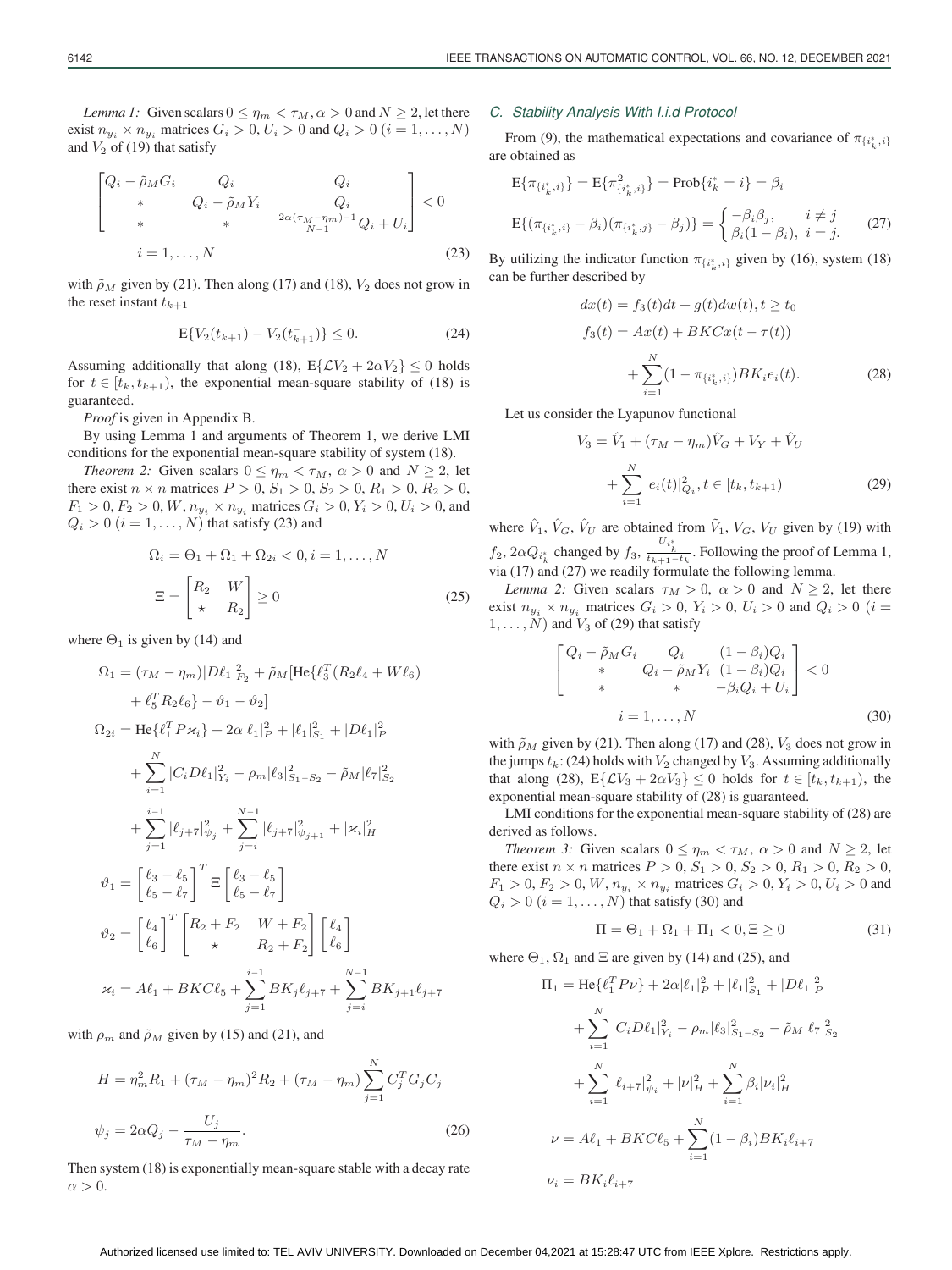

Fig. 2. Networked stochastic systems with scheduling protocols and ET.

with  $\rho_m$  and  $\tilde{\rho}_M$  from (15), (21), and H and  $\psi_i$  from (26). Then system (28) is exponentially mean-square stable with a decay rate  $\alpha > 0$ .

*Remark 2:* For small enough stochastic perturbation  $|D|$ , the assumption of Hurwitz matrix  $A + B K C$  implies that there exists a matrix  $P > 0$  satisfying He{ $P(A + B K C)$ } +  $|D|_P^2 < 0$ . Note that functionals  $V_1$  and  $V_2$  are standard Uvanupov functionals for functionals  $V_1$ ,  $V_2$ , and  $V_3$  are standard Lyapunov functionals for delay-dependent analysis [5]. Therefore, for small enough positive  $\eta_M$ ,  $\tau_M$ ,  $\alpha$  and |D|, the LMIs that preserve the exponential mean-square stability of (11), (18), and (28) are always feasible.

*Remark 3:* As in [7], our results are applicable to dynamic outputfeedback control of (1) with the measurements (2) in the case of one network from sensor to controller. Theorems 1–3 provide here efficient results (see the batch reactor example under RR and TOD protocols in [24]).

## IV. DYNAMIC EVENT-TRIGGERED CONTROL BASED ON **CONTROL SIGNAL**

To reduce the workload of a controller-actuator network, in this section, we consider an ET based on the control signals (see Fig. 2). Inspired by the continuous dynamic ET [22], the idea is to send the control signal  $u(l_k)$  that violates the following event-triggering rule:

$$
\sigma |u(l_k)|_{\Psi}^2 - |\delta(l_k)|_{\Psi}^2 + \gamma \bar{\lambda}(l_k) \ge 0
$$
  

$$
\delta(l_k) = u(l_k) - \bar{u}(l_{k-1})
$$
 (32)

where  $\Psi > 0$  is  $n_u \times n_u$  matrix, scalars  $\sigma \in (0,1)$  and  $\gamma \ge 0$  are event-triggering parameters, and  $\bar{u}(l_{k-1})$  is the last sent control signal before instant  $l_k$ 

$$
\bar{u}(l_k) = \begin{cases} \bar{u}(l_{k-1}), & \text{if (32) is true} \\ u(l_k), & \text{otherwise} \end{cases}
$$
\n(33)

with  $u(l_{-1})=0$ . Similar to [23] and [27],  $\lambda$  is an internal dynamic variable satisfying variable satisfying

$$
\bar{\lambda}(t) = -\varsigma \bar{\lambda}(t) + \sigma |u(l_k)|_{\Psi}^2 - |\delta(l_k)|_{\Psi}^2, t \in [l_k, l_{k+1})
$$
 (34)

with  $\varsigma > 0$  and  $\lambda(l_0) = \lambda_0 > 0$ . Then we have

$$
\bar{\lambda}(t) = \frac{1}{\varsigma} (1 - e^{-\varsigma (t - l_k)}) (\sigma |u(l_k)|_{\Psi}^2 - |\delta(l_k)|_{\Psi}^2)
$$

$$
+ e^{-\varsigma (t - l_k)} \bar{\lambda}(l_k), t \in [l_k, l_{k+1}).
$$

Clearly,  $\lambda(t)$  is not continuous on  $t \in [t_k, t_{k+1})$ . It motivates us to introduce an auxiliary function introduce an auxiliary function

$$
\dot{\lambda}(t) = \frac{l_{k+1} - l_k}{t_{k+1} - t_k} (-\varsigma \lambda(t) + \sigma |u(l_k|_{\Psi}^2) - |\delta(l_k)|_{\Psi}^2)
$$
  

$$
t \in [t_k, t_{k+1})
$$
 (35)

and the corresponding solution is given by

$$
\lambda(t) = \frac{1}{\varsigma} \left( 1 - e^{-\varsigma \frac{l_{k+1} - l_k}{t_{k+1} - t_k}(t - t_k)} \right) (\sigma |u(l_k)|_{\Psi}^2 - |\delta(l_k)|_{\Psi}^2)
$$

$$
+ e^{-\varsigma \frac{l_{k+1} - l_k}{t_{k+1} - t_k}(t - t_k)} \lambda(t_k), t \in [t_k, t_{k+1}).
$$

Set  $\lambda(t_k) = \bar{\lambda}(l_k)$ , then  $\lambda(t_{k+1}^-) = \bar{\lambda}(l_{k+1}^-)$ . From (32), we further have

$$
\lambda(t) \geq \frac{1}{\varsigma}((\gamma + \varsigma)e^{-\varsigma \frac{l_{k+1}-l_{k}}{t_{k+1}-t_{k}}(t-t_{k})} - \gamma)\lambda(t_{k})
$$
  

$$
\geq \frac{1}{\varsigma}((\gamma + \varsigma)e^{-\varsigma \tilde{\mu}_{M}} - \gamma)\lambda(t_{k}), t \in [t_{k}, t_{k+1})
$$

since

$$
l_{k+1} - l_k \leq \text{MATI} + \mu_M - \mu_m \triangleq \tilde{\mu}_M.
$$

Noting that if  $(\gamma + \varsigma)e^{-\varsigma \tilde{\mu}_M} - \gamma > 0$  holds, we have  $\lambda(t) > 0$ ,  $t \in$  $[t_0, t_1)$ . Via mathematical induction, we can conclude that  $\lambda(t)$  of (35) is positive for  $t \ge t_0$  if there exist scalars  $\varsigma$ ,  $\gamma$  and  $\tilde{\mu}_M$  such that  $\gamma$  $\frac{q}{e^{6\mu}M-1}$ . We assume  $s_{k+1} - s_k \geq h > 0$  implying

$$
l_{k+1} - l_k \ge h + \mu_m - \mu_M \triangleq \tilde{\mu}_m
$$
  

$$
t_{k+1} - t_k \ge \tilde{\mu}_m + r_m - r_M \triangleq \tilde{r}_m.
$$

Denote

$$
\varrho_1 \triangleq \frac{\sigma \tilde{\mu}_M}{\tilde{r}_m}, \varrho_2 \triangleq e^{-2\alpha(\tau_M - \eta_m)} \frac{\tilde{\mu}_m}{\tau_M - \eta_m}.
$$
 (36)

*Remark 4:* In comparison to the static ET [20], [21], the dynamic ET (32) has an additional tuning parameter  $\gamma > 0$  that may allow to further reduce a workload. In the worst case (32) with  $\gamma = 0$  coincides with the static ET. However, as mentioned in [22], a positive  $\gamma$  may improve the result leading to a smaller number of sent signals. Our example below shows essential improvement by the dynamic ET with appropriate values of  $\gamma > 0$  over the static ET.

#### *A. Dynamic Event-Triggered Control With RR Protocol*

The stochastic system (6) under RR protocol (7) and ET (32) takes the form  $[cf., (11)]$ 

$$
dx(t) = f_4(t)dt + g(t)dw(t), t \in [t_k, t_{k+1})
$$
\n(37)

where  $f_4(t) = f_1(t) - B\delta(l_k)$  with  $f_1$  given by (11). We now establish the following LMI conditions.

*Theorem 4:* Given scalars  $0 \le \eta_m < \eta_M$ ,  $\alpha > 0$ ,  $N \ge 2$ ,  $\varrho_1$  and  $\varrho_2$ given by (36), let there exist  $n \times n$  matrices  $P > 0$ ,  $S_1 > 0$ ,  $S_2 > 0$ ,  $R_1 > 0, R_{2i} > 0, F_1 > 0, F_{2i} > 0, W_i$   $(i = 1, ..., N)$  and  $n_u \times n_u$ matrix  $\Psi > 0$  that satisfy

$$
\tilde{\Theta} + \hat{\Theta} < 0, \Xi_i \ge 0, i = 1, \dots, N \tag{38}
$$

where  $\tilde{\Theta}$  is obtained from  $\Theta$  given by (14) with  $\chi$  changed by  $\tilde{\chi} =$  $\chi - B\ell_{3N+5}, \Xi_i$   $(i = 1, ..., N)$  are given by (14) and

$$
\hat{\Theta} = \varrho_1 |\sum_{i=1}^{N} K_i C_i \ell_{3i+2} |_{\Psi}^2 - \varrho_2 | \ell_{3N+5} |_{\Psi}^2.
$$
 (39)

Then system (37) is exponentially mean-square stable with a decay rate  $\alpha > 0$ .

*Proof* is given in Appendix C.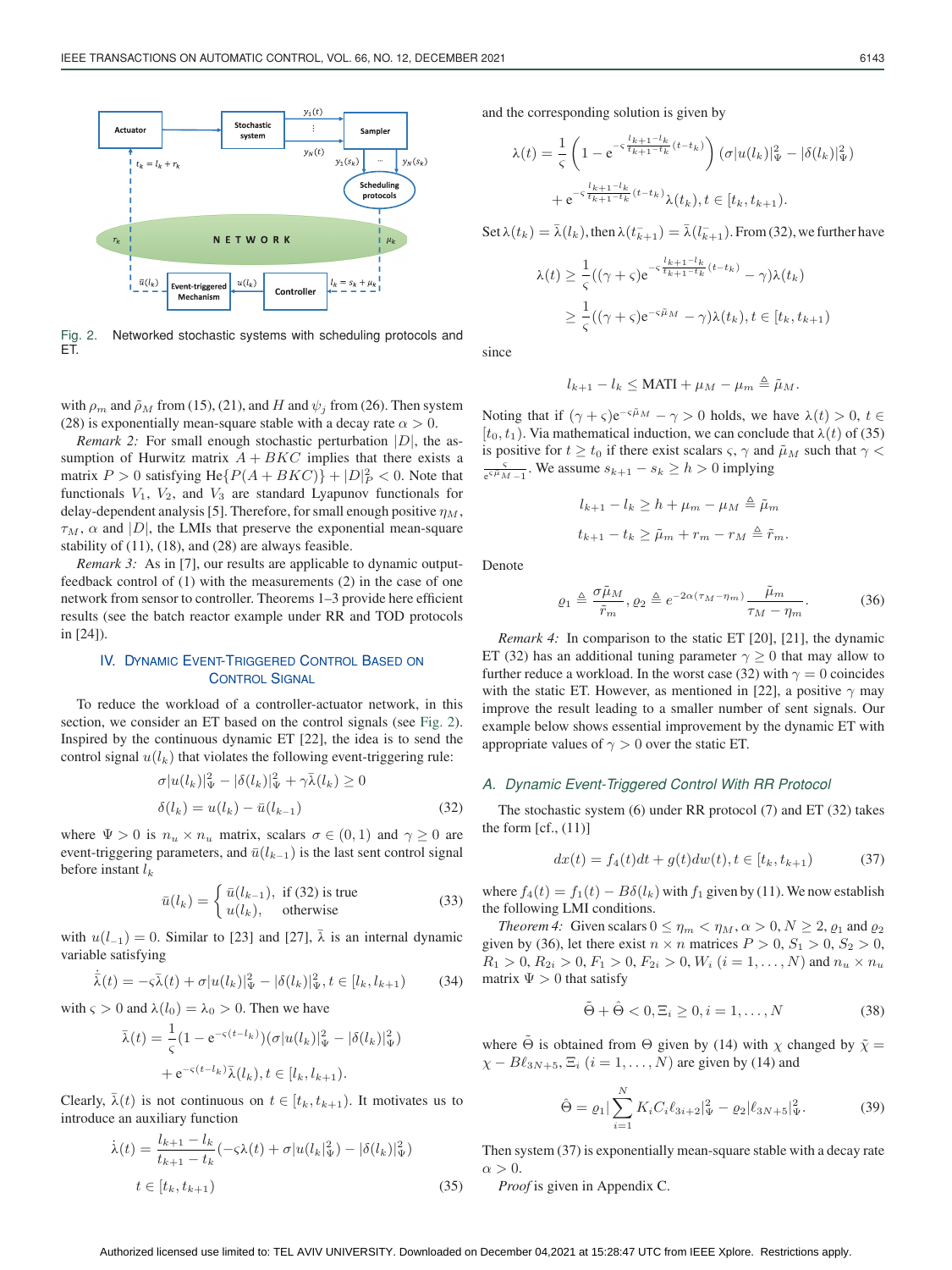#### *B. Dynamic Event-Triggered Control With TOD Protocol*

The stochastic system (6) under TOD protocol (8) and ET (32) takes the form [cf., (18)]

$$
dx(t) = f_5(t)dt + g(t)dw(t), t \in [t_k, t_{k+1}),
$$
\n(40)

where  $f_5(t) = f_2(t) - B\delta(l_k)$  with  $f_2$  given by (18). Let us consider the Lyapunov functional

$$
V_5 = \bar{V}_2 + e^{-2\alpha(t - t_k)} \lambda, t \in [t_k, t_{k+1})
$$
\n(41)

where  $\bar{V}_2$  is obtained from  $V_2$  given by (19) with  $f_2$  changed by  $f_5$ . Then following the proof of Theorems 2 and 4, we obtain the following LMI conditions.

*Theorem 5:* Given scalars  $0 \le \eta_m < \tau_M$ ,  $\alpha > 0$ ,  $N \ge 2$ ,  $\rho_1$  and  $\rho_2$ given by (36), let there exist  $n \times n$  matrices  $P > 0$ ,  $S_1 > 0$ ,  $S_2 > 0$ ,  $R_1 > 0, R_2 > 0, F_1 > 0, F_2 > 0, W, n_{y_i} \times n_{y_i}$  matrices  $G_i > 0$ ,  $Y_i > 0, U_i > 0, Q_i > 0$   $(i = 1, ..., N)$  and  $n_u \times n_u$  matrix  $\Psi > 0$ that satisfy (23) and

$$
\Omega_i + \Omega < 0, i = 1, \dots, N, \Xi \ge 0 \tag{42}
$$

where  $\Omega_i$  is obtained from  $\Omega_i$  given by (25) with  $\varkappa_i$  changed by  $\tilde{\varkappa}_i$  =  $\varkappa_i - B\ell_{N+7}$ ,  $\Xi$  is given by (25) and

$$
\hat{\Omega} = \varrho_1 | K C \ell_5 |_{\Psi}^2 - \varrho_2 | \ell_{N+7} |_{\Psi}^2.
$$
 (43)

Then system (40) is exponentially mean-square stable with a decay rate  $\alpha > 0$ .

## *C. Dynamic Event-Triggered Control With I.i.d Protocol*

The stochastic system (6) under the i.i.d protocol (9) and ET (32) takes the form [cf., (28)]

$$
dx(t) = f_6(t)dt + g(t)dw(t), t \in [t_k, t_{k+1})
$$
\n(44)

where  $f_6(t) = f_3(t) - B\delta(l_k)$  with  $f_3$  given by (28). Choosing Lyapunov functional

$$
V_6 = \bar{V}_3 + e^{-2\alpha(t - t_k)}\lambda, t \in [t_k, t_{k+1})
$$
\n(45)

where  $\bar{V}_3$  is obtained from  $V_3$  given by (29) with  $f_3$  changed by  $f_6$ , we arrive at the following result.

*Theorem 6:* Given scalars  $0 \le \eta_m < \tau_M$ ,  $\alpha > 0$ ,  $N \ge 2$ ,  $\varrho_1$  and  $\varrho_2$ given by (36), let there exist  $n \times n$  matrices  $P > 0$ ,  $S_1 > 0$ ,  $S_2 > 0$ ,  $R_1 > 0, R_2 > 0, F_1 > 0, F_2 > 0, W, n_{y_i} \times n_{y_i}$  matrices  $G_i > 0$ ,  $Y_i > 0, U_i > 0$  and  $Q_i > 0$   $(i = 1, \ldots, N)$  and  $n_u \times n_u$  matrix  $\Psi >$ 0 that satisfy (30) and

$$
\Pi + \Pi < 0, \Xi \ge 0 \tag{46}
$$

where  $\Pi$  is obtained from  $\Pi$  given by (31) with  $\nu$  changed by  $\tilde{\nu} =$  $\nu - B\ell_{N+8}$ ,  $\Xi$  is given by (25) and

$$
\hat{\Pi} = \varrho_1 | K C \ell_5 |_{\Psi}^2 - \varrho_2 | \ell_{N+8} |_{\Psi}^2. \tag{47}
$$

Then system (44) is exponentially mean-square stable with a decay rate  $\alpha > 0$ .

*Remark 5:* Note that due to ET (32), LMIs (38), (42), and (46) have additional terms that are proportional to the triggering parameter  $\sigma \in (0, 1)$ . As in Remark 2, we can conclude that LMIs (38), (42), and (46) are always feasible for small enough positive  $\sigma$ ,  $\eta_M$ ,  $\tau_M$ ,  $\alpha$ , and  $|D|$ .

TABLE I Maximum Values of  $\mu_M + r_M$  for Different  $d$ 

|                                 |      | 02   | $0.5 \quad 1$      |      |      |      |
|---------------------------------|------|------|--------------------|------|------|------|
| Th. 1 (RR)                      | 0.82 |      | $0.81 \qquad 0.76$ | 0.66 | 0.39 | 0.16 |
| Th. $2$ (TOD)                   | 0.18 | 0.18 | 0.17               | 0.16 | 0.07 |      |
| Th. 3 (i.i.d, $\beta_0 = 0$ )   | 0.20 | 0.20 | 0.19               | 0.18 | 0.11 | 0.02 |
| Th. 3 (i.i.d, $\beta_0 = 0.2$ ) | 0.14 |      | $0.13 \t 0.13$     | 0.12 | 0.05 |      |

#### V. NUMERICAL EXAMPLE

Consider an air vehicle system taken from [13]

$$
\begin{cases}\ndx_1 = x_2 dt \\
dx_2 = (-5x_2 + u)dt \\
dx_3 = 5(x_1 - x_3)dt + 0.5x_1 dw(t) \\
dx_4 = 5(x_2 - x_4)dt.\n\end{cases}
$$
\n(48)

We assume that  $x_3$  is affected by state multiplicative noise [17], [21]. Then the corresponding matrices described in (1) are given by

$$
A = \begin{bmatrix} 0 & 1 & 0 & 0 \\ 0 & -5 & 0 & 0 \\ 5 & 0 & -5 & 0 \\ 0 & 5 & 0 & -5 \end{bmatrix}, B = \begin{bmatrix} 0 \\ 1 \\ 0 \\ 0 \end{bmatrix}
$$
(49)  

$$
D = [0_{4 \times 1}, 0_{4 \times 1}, \overline{D}^T, 0_{4 \times 1}], \overline{D} = [d, 0, 0, 0].
$$

We choose  $K = -[3.2938, 1.3576, 0.5706, 0.5706] =$ <br> $k_2, k_3, k_4$  and  $C = L$ , such that  $A + B K C$  is Hurwitz. In  $[k_1, k_2, k_3, k_4]$  and  $C = I_4$  such that  $A + BKC$  is Hurwitz. In the case of  $N = 2$  we consider  $K_1 = [k_1, k_2]$   $K_2 = [k_1, k_3]$  and the case of  $N = 2$ , we consider  $K_1 = [k_1, k_2], K_2 = [k_3, k_4]$  and

$$
C_1 = \begin{bmatrix} 1 & 0 & 0 & 0 \\ 0 & 1 & 0 & 0 \end{bmatrix}, C_2 = \begin{bmatrix} 0 & 0 & 1 & 0 \\ 0 & 0 & 0 & 1 \end{bmatrix}.
$$

In the case of  $N = 4, K_1, \ldots, K_4$  are the entries of K and  $C_1, \ldots, C_4$ are the rows of  $I_4$ . Let  $\mu_m = r_m = 0.005$ ,  $s_{k+1} - s_k = 0.05$ , and  $\alpha = 0.01$ .

1) For the values of stochastic perturbation  $d$  given in Table I, by applying Theorems 1–3 with  $N = 2$ , we obtain the maximum values of  $\mu_M + r_M$  that preserve the stability (see Table I), where under the i.i.d protocol we consider  $\beta_0 = 0$ ,  $\beta_1 = \beta_2 = 0.5$  in the case of no collisions and  $\beta_0 = 0.2$ ,  $\beta_1 = \beta_2 = 0.4$  in the case of collisions.

The results under i.i.d protocol with  $\beta_0 = 0$  are more conservative than those under RR protocol for two reasons: 1) i.i.d protocol includes essentially more possibilities (not just periodic transmission of measurements); 2) as in the deterministic case [4], [6], [7], the Lyapunov-Krasovskii method for hybrid delayed systems (the case of i.i.d protocol) is usually less efficient than that for continuous-time delayed systems (the case of RR protocol). Moreover, if the probability of collisions  $\beta_0$  grows, TOD protocol may lead to better results than those under i.i.d protocol.

2) Next, we perform the simulations to illustrate the advantage of dynamic ET (32) over the static ET. Consider  $N = 4$ . Let  $d = 1$  and  $\mu_M = r_M = 0.01$ . Solving LMI conditions of Theorems 4–6 leads to the maximum values of triggering parameter  $\sigma$  (which is the main interest under ET control) and the corresponding values of  $\Psi$  (see Table II), where under the i.i.d protocol we choose  $\beta_0 = 0$  and  $\beta_i = 0.25$  $(i = 1, \ldots, 4).$ 

Given the initial state  $x(0) = [-0.8, 0.5, -0.3, 0.2]^T$  and triggering parameters  $\gamma = 0.5$ ,  $\lambda_0 = 0.2$ , and  $\varsigma = 1$ , the state trajectories, release intervals with RR, TOD, and i.i.d protocols are shown in Fig. 3. Clearly, the stability is preserved in the presence of scheduling protocols, dynamic ET, and state multiplicative noise. As shown in Table II, dynamic ET (32) allows to reduce the workload of the controller-actuator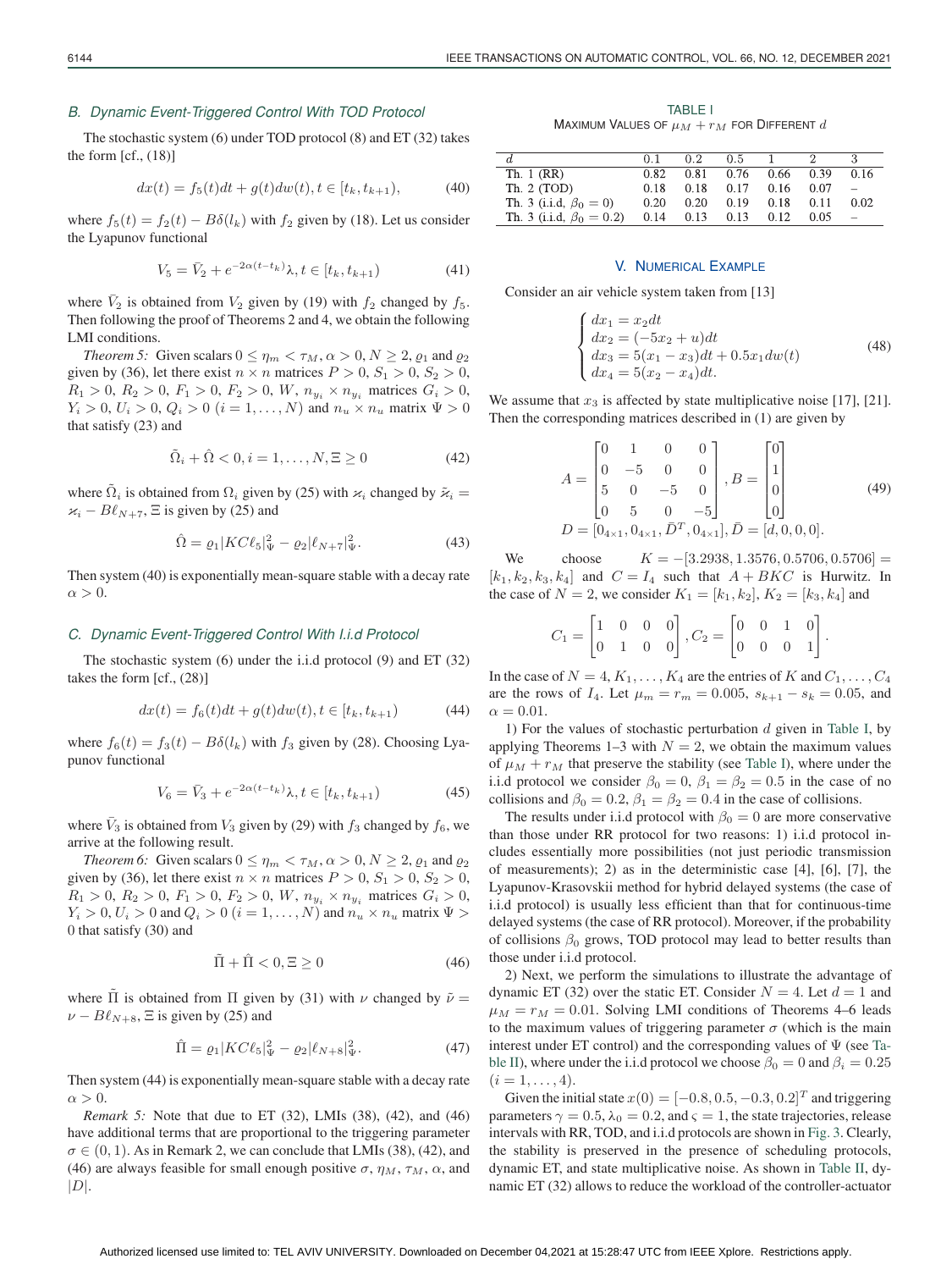

Fig. 3. State trajectories and release intervals of air vehicle system (48) with RR (left), TOD (middle), and i.i.d (right) protocols.

TABLE II NUMBER OF SENT CONTROL SIGNALS (SCSS) UNDER VARIOUS ETS

|                               |      | Ψ      | Numbers of SCSs |           |  |
|-------------------------------|------|--------|-----------------|-----------|--|
|                               |      |        | Dynamic ET      | Static ET |  |
| Th. 4 (RR)                    | 0.42 | 0.4268 |                 |           |  |
| Th. $5(TOD)$                  | 0.19 | 0.4592 | 10              | 24        |  |
| Th. 6 (i.i.d, $\beta_0 = 0$ ) | 0.02 | 2.0511 | 24              |           |  |

network by 96.02%, 95.02%, and 88.06%, and improves the results under the static ET. Here TOD protocol leads to a smaller number of sent control signals than that under i.i.d protocol, whereas (as in 1)) RR protocol leads to the best result.

## VI. CONCLUSION

In this article, the time-delay approach has been developed for networked systems with state multiplicative noise, where RR, TOD, and i.i.d protocols on the sensor side, and dynamic ET on the controller side are taken into account. Sufficient conditions for the exponential meansquare stability have been obtained in terms of LMIs. The efficiency of the presented approach has been demonstrated by the air vehicle system. Future work will involve improvements by using advanced Lyapunov-based methods.

#### **APPENDIX**

## *A. Proof of Theorem 1*

Denote

$$
\zeta = [x^T(t), \int_{t-\eta_m}^t g^T(s)dw(s), x^T(t-\eta_m), \nu_1^T
$$

$$
\dots, \nu_N^T, x^T(t-\eta_M)]^T
$$

$$
\nu_i = [\int_{t-\tau_i(t)}^{t-\eta_m} g^T(s)dw(s), x^T(t-\tau_i(t))
$$

$$
\int_{t-\eta_M}^{t-\tau_i(t)} g^T(s)dw(s)]^T.
$$

For  $t \geq t_0$  we have

$$
\begin{split} &\mathcal{L}V_P+2\alpha V_P=\zeta^T(\text{He}\{\ell_1^TP\chi\}+2\alpha|\ell_1|_P^2+|D\ell_1|_P^2)\zeta\\ &\mathcal{L}V_{S_1}+2\alpha V_{S_1}=\zeta^T(|\ell_1|_{S_1}^2-\rho_m|\ell_3|_{S_1}^2)\zeta\\ &\mathcal{L}V_{S_2}+2\alpha V_{S_2}=\zeta^T(\rho_m|\ell_3|_{S_2}^2-\rho_M|\ell_{3N+4}|_{S_2})\zeta\\ &\mathcal{L}V_{R_1}+2\alpha V_{R_1}=\eta_m|\chi\zeta|_{R_1}^2-\int_{t-\eta_m}^t e^{2\alpha(s-t)}|f_1(s)|_{R_1}^2ds \end{split}
$$

$$
\mathcal{L}V_{R_{2i}} + 2\alpha V_{R_{2i}} = (\eta_M - \eta_m)|\chi\zeta|_{R_{2i}}^2
$$

$$
- \int_{t-\eta_M}^{t-\eta_m} e^{2\alpha(s-t)} |f_1(s)|_{R_{2i}}^2 ds
$$

$$
\mathcal{L}V_{F_1} + 2\alpha V_{F_1} = \eta_m |D\ell_1\zeta|_{F_1}^2 - \int_{t-\eta_m}^t e^{2\alpha(s-t)} |g(s)|_{F_1}^2 ds
$$

$$
\mathcal{L}V_{F_{2i}} + 2\alpha V_{F_{2i}} = (\eta_M - \eta_m) |D\ell_1\zeta|_{F_{2i}}^2
$$

$$
- \int_{t-\eta_M}^{t-\eta_m} e^{2\alpha(s-t)} |g(s)|_{F_{2i}}^2 ds. \tag{50}
$$

Via Jensen's inequality [25]

$$
\frac{\eta_m}{\rho_m} \int_{t-\eta_m}^t e^{2\alpha(s-t)} |f_1(s)|_{R_1}^2 ds \ge |\int_{t-\eta_m}^t f_1(s)ds|_{R_1}^2 \tag{51}
$$

whereas under (14) by arguments of [26]

$$
\frac{\eta_M - \eta_m}{\rho_M} \int_{t-\eta_M}^{t-\eta_m} e^{2\alpha(s-t)} |f_1(s)|^2_{R_{2i}} ds
$$
\n
$$
\geq \left[ \int_{t-\tau_i(t)}^{t-\eta_m} f_1(s) ds \right]^T \Xi_i \left[ \int_{t-\tau_i(t)}^{t-\eta_m} f_1(s) ds \right]
$$
\n
$$
\geq \left[ \int_{t-\eta_M}^{t-\tau_i(t)} f_1(s) ds \right] \Xi_i \left[ \int_{t-\eta_M}^{t-\tau_i(t)} f_1(s) ds \right]
$$
\n(52)

where  $\Xi_i$  ( $i = 1, ..., N$ ) are given by (14), and  $\rho_m$  and  $\rho_M$  are given by (15). From (11), we have

$$
\int_{t-\eta_m}^{t} f_1(s)ds = (\ell_1 - \ell_2 - \ell_3)\zeta
$$

$$
\int_{t-\tau_i(t)}^{t-\eta_m} f_1(s)ds = (\ell_3 - \ell_{3i+1} - \ell_{3i+2})\zeta
$$

$$
\int_{t-\eta_M}^{t-\tau_i(t)} f_1(s)ds = (\ell_{3i+2} - \ell_{3i+3} - \ell_{3N+4})\zeta.
$$
(53)

By using Itô integral property [14], we have

$$
E\{\int_{t-\eta_m}^t e^{2\alpha(s-t)}|g(s)|_{F_1}^2 ds\} \ge E\{\rho_m|\ell_2\zeta|_{F_1}^2\} \tag{54}
$$

and

$$
E\{\int_{t-\eta_M}^{t-\eta_M} e^{2\alpha(s-t)}|g(s)|_{F_{2i}}^2 ds\}
$$
  
\n
$$
\geq E\{\rho_M|(\ell_{3i+1} + \ell_{3i+3})\zeta|_{F_{2i}}^2\}.
$$
\n(55)

Applying Theorem 5.9, [14, p. 22] and in view of (50)–(55), we have

$$
E\{\mathcal{L}V_1 + 2\alpha V_1\} \le E\{\zeta^T \Theta \zeta\} \le 0
$$
 (56)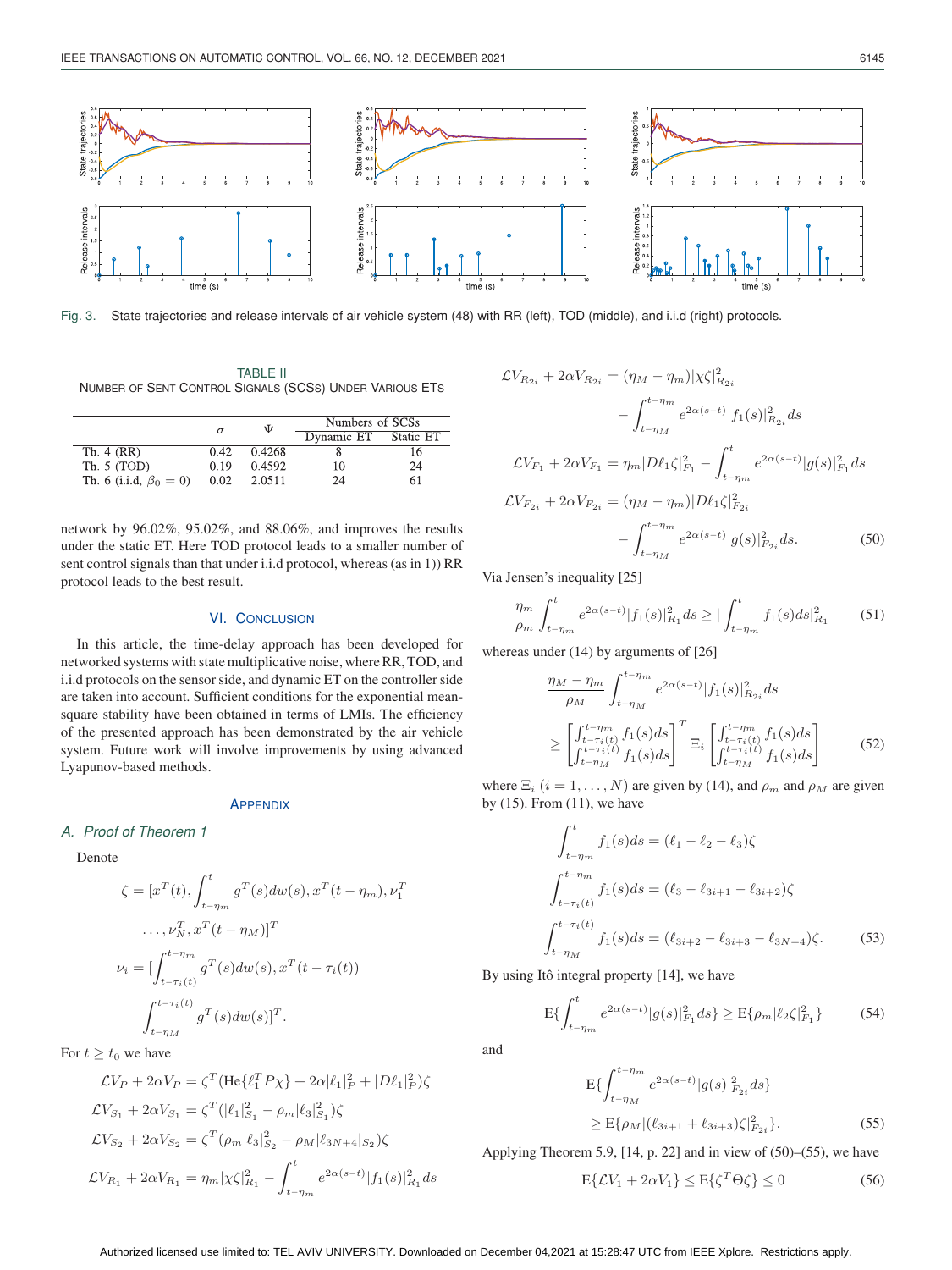where the second inequality is based on (14). It yields that  $E\{\mathcal{L}(e^{2\alpha t}V_1)\}\leq 0$ . By integrating from  $t_0$  to  $t$ , we obtain

$$
E\{V_1(t)\} \le e^{2\alpha(t_0 - t)} E\{V_1(t_0)\}.
$$
 (57)

Since  $\lambda_{\min} \{P\} E\{|x(t)|^2\} \leq E\{V_1(t)\}$  and  $E\{V_1(t_0)\} \leq$  $\mu E\{|x(t_0)|^2\}$  for some  $\mu > 0$ , the exponential mean-square stability of (11) is guaranteed of  $(11)$  is guaranteed.

## *B. Proof of Lemma 1*

First, we show that  $V_2$  does not grow in the reset instant  $t_{k+1}$ . From (19), we obtain

$$
V_2(t_{k+1}) - V_2(t_{k+1}^-) = \sum_{i=1}^N [|e_i(t_{k+1})|_{Q_i}^2 - |e_i(t_k)|_{Q_i}^2]
$$
  
+  $2\alpha(t_{k+1} - t_k)|e_{i_k}^*(t_k)|_{Q_{i_k}^*}^2$   
+  $(\tau_M - \eta_m)[V_G(t_{k+1}) - V_G(t_{k+1}^-)]$   
+  $V_Y(t_{k+1}) - V_Y(t_{k+1}^-) + \sum_{i=1, i \neq i_k^*}^N |e_i(t_k)|_{U_i}^2.$  (58)

Since  $t_{k+1} - t_k \leq \tau_M - \eta_m$ , from (20), (22), and (58), we further obtain

$$
E\{V_2(t_{k+1}) - V_2(t_{k+1})\}
$$
  
\n
$$
\leq E\{\sum_{i=1, i\neq i_k^*}^N [|e_i(t_{k+1})|_{Q_i}^2 + |e_i(t_k)|_{U_i-Q_i}^2] + |e_{i_k^*}(t_{k+1})|_{Q_{i_k^*}}^2
$$
  
\n
$$
+ [2\alpha(\tau_M - \eta_m) - 1]|e_{i_k^*}(t_k)|_{Q_{i_k^*}}^2
$$
  
\n
$$
- \tilde{\rho}_M \sum_{i=1}^N [|C_i \int_{s_k}^{s_{k+1}} f_2(s)ds|_{G_i}^2 + |C_i \int_{s_k}^{s_{k+1}} g(s)dw(s)|_{Y_i}^2] \}.
$$
  
\n(59)

Noticing that

$$
x(s_{k+1}) - x(s_k) = \int_{s_k}^{s_{k+1}} f_2(s)ds + \int_{s_k}^{s_{k+1}} g(s)dw(s)
$$

and applying (8), (17) with  $2\alpha(\tau_M - \eta_m) - 1 < 0$ , we have

$$
E\{V_2(t_{k+1}) - V_2(t_{k+1}^-)\} \le E\{|\tilde{\kappa}_{i_k^*}|_{\tilde{\Lambda}_{i_k^*}}^2 + \sum_{i=1, i \neq i_k^*}^N |\kappa_i|_{\Lambda_i}^2\} \tag{60}
$$

where  $\tilde{\kappa}_i = \left[\int_{s_k}^{s_{k+1}} f_2^T(s) C_i^T ds, \int_{s_k}^{s_{k+1}} g^T(s) C_i^T dw(s)\right]^T,$  $\kappa_i = [\tilde{\kappa}_i^T, e_i^T(t_k)]^T$  and  $\tilde{\Lambda}_i$  is obtained from  $\Lambda_i$  by taking away<br>the last block-column and block-row. It is clear that (23) provides (24)

the last block-column and block-row. It is clear that (23) provides (24). Next, we show the exponential mean-square stability of (18). From

 $e^{2\alpha t}[{\cal L} V_2+2\alpha V_2]\leq 0,$  it follows that

$$
E\{V_2(t)\} \le E\{e^{-2\alpha(t-t_k)}V_2(t_k)\}, t \in [t_k, t_{k+1}).
$$
 (61)

By using mathematical induction with (24), we arrive at

$$
E\{V_2(t)\} \le E\{e^{-2\alpha(t-t_0)}V_2(t_0)\}, t \ge t_0.
$$
 (62)

The end of the proof is similar to that of Theorem 1.  $\Box$ 

## *C. Proof of Theorem 4*

From (32) and (35), we have

$$
\dot{\lambda}(t) \leq \frac{l_{k+1} - l_k}{t_{k+1} - t_k} (\sigma |u(l_k)|_{\Psi}^2 - |\delta(l_k)|_{\Psi}^2), t \in [t_k, t_{k+1}).
$$

By using the notations (36), we have

$$
\dot{\lambda}(t) \leq \varrho_1 |u(l_k)|_{\Psi}^2 - \varrho_2 |\delta(l_k)|_{\Psi}^2
$$
  
= 
$$
\tilde{\zeta}^T(t)\hat{\Theta}\tilde{\zeta}(t), t \in [t_k, t_{k+1}).
$$
 (63)

Here  $\tilde{\zeta}(t)=[\zeta^T (t), \delta^T (l_k)]^T$  and  $\hat{\Theta}$  is given by (39). We consider the Lyapunov functional

$$
V_4 = \bar{V}_1 + e^{-2\alpha(t - t_k)}\lambda, t \in [t_k, t_{k+1})
$$
 (64)

where  $V_1$  is obtained from  $V_1$  given by (12) with  $f_1$  changed by  $f_4$ . It is clear that functional  $V_4$  is positive definite since  $\lambda(t) > 0$  for  $t \geq t_0$ . Applying the generator  $\mathcal L$  to  $V_4$ , we obtain

$$
\mathcal{L}V_4 = \mathcal{L}\bar{V}_1 - 2\alpha e^{-2\alpha(t - t_k)}\lambda(t) + e^{-2\alpha(t - t_k)}\lambda(t)
$$
  
\n
$$
\leq \mathcal{L}\bar{V}_1 - 2\alpha e^{-2\alpha(t - t_k)}\lambda(t) + \tilde{\zeta}^T(t)\hat{\Theta}\tilde{\zeta}(t)
$$
  
\n
$$
t \in [t_k, t_{k+1}).
$$
\n(65)

Following the proof of Theorem 1, we arrive at

$$
E\{\mathcal{L}\bar{V}_1 + 2\alpha \bar{V}_1\} \le E\{\tilde{\zeta}^T(t)\tilde{\Theta}\tilde{\zeta}(t)\}, t \ge t_0 \tag{66}
$$

where  $\Theta$  is given by (38). Combining (65) and (66) yields

$$
E\{\mathcal{L}V_4 + 2\alpha V_4\} \le E\{\tilde{\zeta}^T(t)(\tilde{\Theta} + \hat{\Theta})\tilde{\zeta}(t)\} \le 0
$$
  

$$
t \in [t_k, t_{k+1}).
$$
 (67)

Similar to the end of the proof of Theorem 1, we can conclude that the exponential mean-square stability of  $(37)$  is guaranteed.

#### **REFERENCES**

- [1] G. C. Walsh, H. Ye, and L. Bushnell, "Stability analysis of networked control systems," *IEEE Trans. Control Syst. Technol.*, vol. 10, no. 3, pp. 438–446, May 2002.
- [2] D. Nesic and A. R. Teel, "Input-output stability properties of networked control systems," *IEEE Trans. Autom. Control*, vol. 49, no. 10, pp. 1650–1667, Oct. 2004.
- [3] W. M. H. Heemels, A. R. Teel, N. Van de Wouw, and D. Nesic, "Networked control systems with communication constraints: Tradeoffs between transmission intervals, delays and performance," *IEEE Trans. Autom. Control*, vol. 55, no. 8, pp. 1781–1796, Aug. 2010.
- [4] K. Liu, E. Fridman, and L. Hetel, "Stability and L<sub>2</sub>-gain analysis of networked control systems under round-robin scheduling: A time-delay approach," *Syst. Control Lett.*, vol. 61, no. 5, pp. 666–675, 2012.
- [5] E. Fridman, *Introduction to Time-Delay Systems: Analysis and Control*. Cambridge, MA, USA: Birkhäuser, 2014.
- [6] D. Freirich and E. Fridman, "Decentralized networked control of systems with local networks: A time-delay approach," *Automatica*, vol. 69, pp. 201–209, 2016.
- [7] K. Liu, E. Fridman, and K. H. Johansson, "Networked control with stochastic scheduling," *IEEE Trans. Autom. Control*, vol. 60, no. 99, pp. 3071–3076, Nov. 2015.
- [8] K. Liu and E. Fridman, "Discrete-time network-based control under scheduling and actuator constraints," *Int. J. Robust Nonlinear Control*, vol. 25, no. 12, pp. 1816–1830, 2015.
- [9] J. Zhang and C. Peng, "Networked *H*<sup>∞</sup> filtering under a weighted TOD protocol," *Automatica*, vol. 107, pp. 333–341, 2019.
- [10] K. Liu, A. Selivanov, and E. Fridman, "Survey on time-delay approach to networked control," *Annu. Rev. Control*, vol. 48, pp. 57–79, 2019.
- [11] E. Gershon, U. Shaked, and I. Yaesh, *H Control and Estimation of State-Multiplicative Linear Systems*. New York, NY, USA: Springer Science & Business Media, vol. 318, 2005.
- [12] L. Shaikhet, *Lyapunov Functionals and Stability of Stochastic Functional Differential Equations*. New York, NY, USA: Springer Science & Business Media, 2013.
- [13] I. Yaesh, U. Shaked, and T. Yossef, "Simplified adaptive control of F16 aircraft pitch and angle-of-attack loops," in *Proc. Isr. Annu. Conf. Aerosp. Sci.*, pp. 25–26, 2004.
- [14] X. Mao, *Stochastic Differential Equations and Applications*. Chichester: Horwood, 2007.